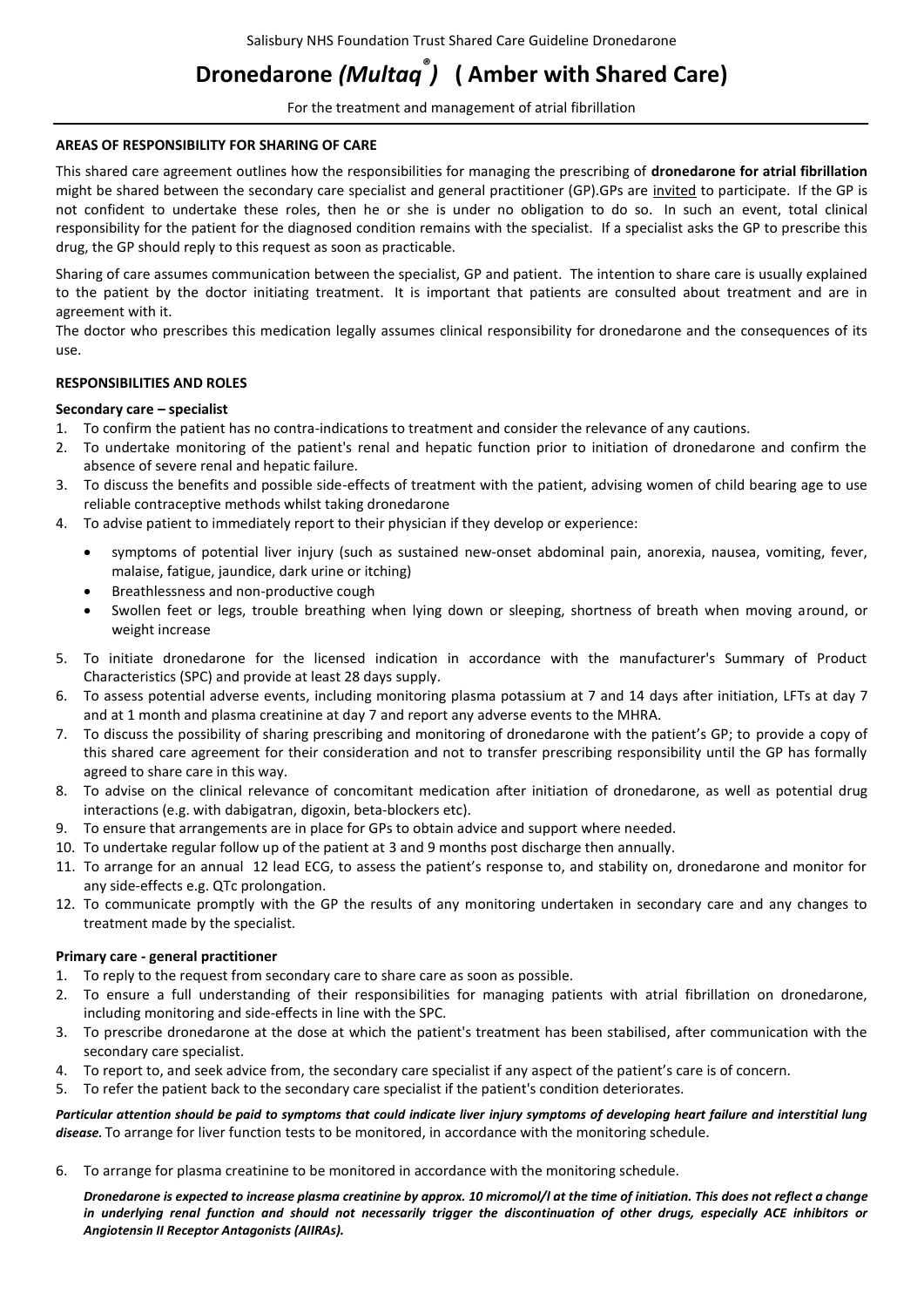*Prior to sharing prescribing and monitoring of dronedarone, the GP and secondary care specialist should agree a threshold for increase in plasma creatinine that would prompt patient referral back to secondary care. As further change in creatinine levels is unlikely to be due to dronedarone, it should also prompt investigation for other causes of renal disease.*

- 7. To monitor plasma potassium levels and plasma magnesium levels in accordance with the monitoring schedule.
- 8. To report any adverse effects to the MHRA & specialist.

## **Patient or carer**

- 1. Report to the specialist or GP if he/she does not have a clear understanding of the treatment.
- 2. Share any concerns in relation to treatment with dronedarone.
- 3. Present rapidly to the GP or secondary care specialist should their condition significantly worsen.
- 4. Notify the GP or secondary care specialist if physical activity causes shortness of breath or if he/she has shortness of breath while at rest or after a small amount of exercise.
- 5. The patient must notify the GP or secondary care specialist if they develop any of the following:
	- symptoms of potential liver injury (such as sustained new-onset abdominal pain, anorexia, nausea, vomiting, fever, malaise, fatigue, jaundice, dark urine or itching)
	- Breathlessness and non-productive cough
	- Swollen feet or legs, trouble breathing when lying down or sleeping, shortness of breath when moving around, or weight increase
- 6. Immediately report to the GP or secondary care specialist symptoms indicative of liver injury (such as sustained new-onset abdominal pain, ↓ appetite, nausea, vomiting, fever, malaise, tiredness, jaundice, dark urine or itching).
- 7. Report any other adverse effects to the specialist or GP whilst taking dronedarone

## **BACK UP ADVICE AND SUPPORT**

|       | Telephone No. | Bleep | Fax      | Email |
|-------|---------------|-------|----------|-------|
|       |               |       |          |       |
|       |               |       | <b>.</b> |       |
| Other |               |       |          |       |

## **SUPPORTING INFORMATION**

## **Licensed indication**

Dronedarone (Multaq®) is indicated for the maintenance of sinus rhythm after successful cardioversion in adult clinically stable patients with paroxysmal or persistent atrial fibrillation (AF). Due to its safety profile dronedarone should only be prescribed after alternative treatment options have been considered.

## **Place in treatment pathways**

Guidance on the management of atrial fibrillation has been issued by NICE [http://guidance.nice.org.uk/CG36.](http://guidance.nice.org.uk/CG36)

NICE has also produced a technology appraisal for dronedarone: Dronedarone for the treatment of non-permanent atrial fibrillation https://www.nice.org.uk/guidance/ta197.

Dronedarone is recommended as an option for the maintenance of sinus rhythm after successful cardioversion in people with paroxysmal or persistent atrial fibrillation:

- whose atrial fibrillation is not controlled by first-line therapy (usually including beta-blockers), that is, as a second-line treatment option and after alternative options have been considered and
- who have at least 1 of the following cardiovascular risk factors:
	- hypertension requiring drugs of at least 2 different classes
	- diabetes mellitus
	- previous transient ischaemic attack, stroke or systemic embolism
	- left atrial diameter of 50mm or greater or
	- age 70 years or older and
	- who do not have left ventricular systolic dysfunction and who do not have a history of, or current, heart failure.

## **Dosage and administration**

In adults, the recommended dose of dronedarone is 400 mg twice daily, with breakfast and evening meal. Do not take with grapefruit juice.

Refer to SPC for more detailed information on missed doses and prescribing in renal impairment, hepatic impairment, children and elderly. [http://www.medicines.org.uk](http://www.medicines.org.uk/)

## **Contraindications and cautions**

Dronedarone is contraindicated in patients with:

Hypersensitivity to the active substance or to any of the excipients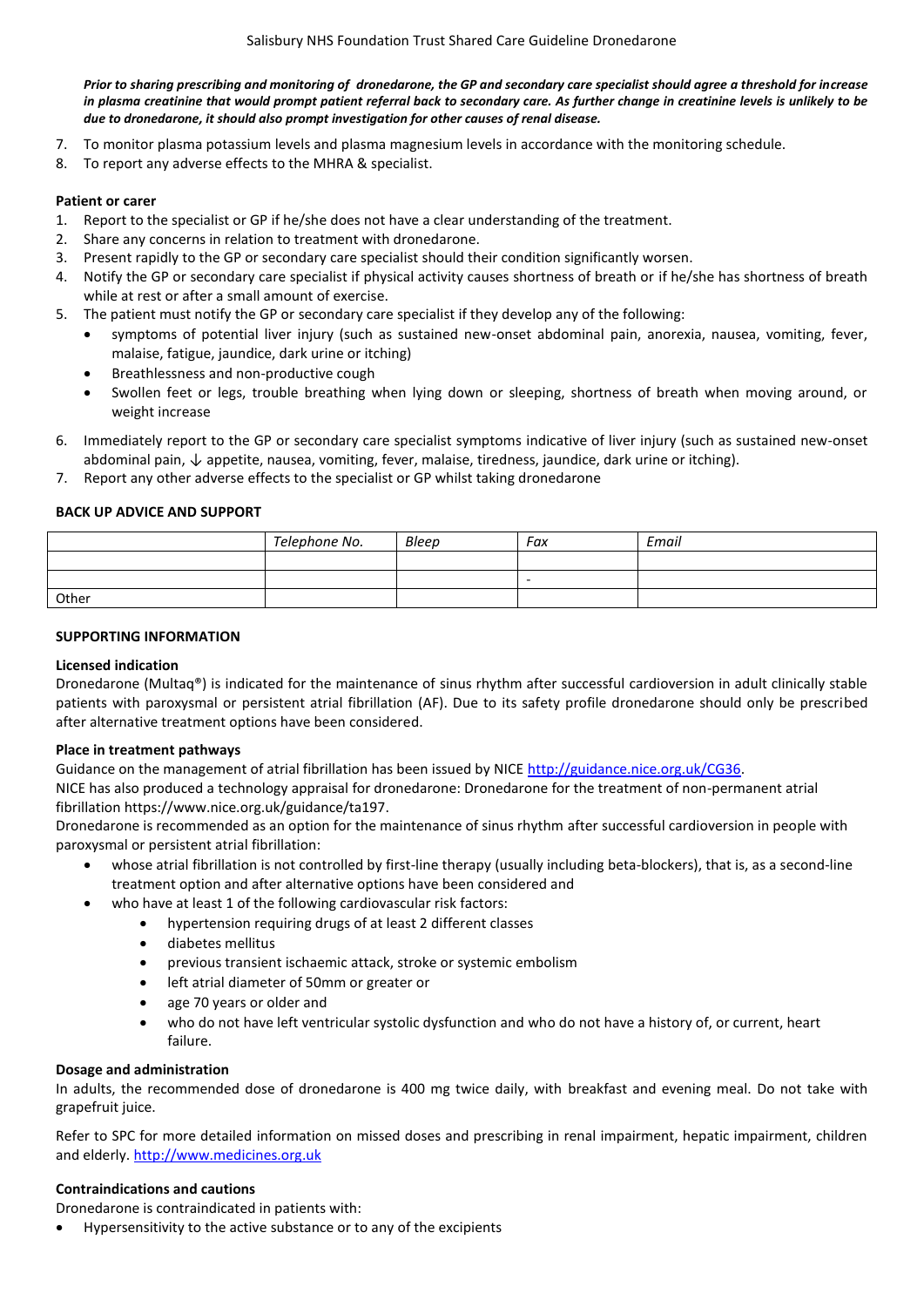- Bradycardia <50 beats per minute (bpm)
- Second- or third- degree atrio-ventricular block, complete bundle branch block, distal block, sinus node dysfunction, atrial conduction defects, or sick sinus syndrome (except when used in conjunction with a functioning pacemaker)
- Patients in unstable hemodynamic conditions,
- Concomitant potent cytochrome P 450 (CYP) 3A4 inhibitors (e.g. ketoconazole, itraconazole, voriconazole, posaconazole, telithromycin, clarithromycin, nefazodone and ritonavir)
- Medicinal products inducing torsades de pointes (such as phenothiazines, cisapride, bepridil, tricyclic antidepressants), terfenadine, certain oral macrolides (such as erythromycin), and Class I and III antiarrhythmics
- QTc Bazett interval ≥500 milliseconds
- Severe hepatic impairment or severe renal impairment (CrCl <30ml/min)
- Co-administration with dabigatran

Dronedarone should be used with caution in patients on MAO inhibitors, beta-blockers or digoxin.

Refer to SPC for more detailed information on contraindication and precautions [http://www.medicines.org.uk](http://www.medicines.org.uk/)

## **Side-effects**

*Very common (≥1/10):*

Congestive heart failure, increased plasma creatinine\*, prolonged QTc interval #

- *Common (≥1/100 to <1/10):*
- Bradycardia, diarrhoea, vomiting, nausea, abdo pain, dyspepsia, LFT abnormalities, rashes, pruritus, fatigue, asthenia *Uncommon (≥1/1,000 to <1/100):*
- Dysgeusia, erythemas, eczema, photosensitivity reaction, allergic dermatitis, dermatitis, Interstitial lung disease including pneumonitis and pulmonary fibrosis
- *Rare (≥1/10,000 to <1/1,000):*
- Ageusia, hepatocellular liver injury (including life-threatening acute liver failure), Vasculitis, including leukocytoclastic vasculitis, Anaphylactic reactions including angioedema

[\* ≥10% five days after treatment initiation; # >450 msec in male >470 msec in female]

In clinical trials, the most frequently observed adverse reactions with dronedarone 400 mg po bd were diarrhoea, nausea, vomiting, fatigue and asthenia.

Refer to the SPC for a full list of adverse effects & further information [http://www.medicines.org.uk.](http://www.medicines.org.uk/)

Dronedarone has black triangle (▼) status, so all suspected adverse reactions (including those not considered to be serious, those already well recognised and those where the causal link is uncertain) should be reported to the MHRA. <http://www.mhra.gov.uk/home/groups/dsu/documents/publication/con108718.pdf>

## **Monitoring**

| Parameter            |     | Frequency of monitoring                         | Action                                                |  |
|----------------------|-----|-------------------------------------------------|-------------------------------------------------------|--|
| Liver function tests |     | monthly for 6 months, at 9 months, at 12 months | If ALT is elevated to $\geq$ 3 upper limit of normal  |  |
|                      |     | and then annually.                              | (ULN), re-check level in 48-72 hrs.                   |  |
|                      |     |                                                 | If ALT is then confirmed as $\geq 3$ ULN, contact     |  |
|                      |     |                                                 | Specialist for urgent advice on other treatment       |  |
|                      |     |                                                 | options then stop dronedarone.                        |  |
| Plasma creatinine    |     | at 6 months and 12 months then annually.        | If Cr is less than agreed threshold for this patient, |  |
|                      |     |                                                 | take no further action.                               |  |
|                      |     |                                                 | If Cr is more than agreed threshold for this patient, |  |
|                      |     |                                                 | refer to Specialist for review.                       |  |
| Plasma potassium     | and | at 6 months and 12 months then annually.        | Correct any deficiency if it occurs.                  |  |
| plasma magnesium     |     |                                                 | Refer back to Specialist for review if deficiency     |  |
|                      |     |                                                 | persists or frequently recurs.                        |  |

## Electrolytes imbalance

Since anti-arrhythmic medicines may be ineffective or even arrhythmogenic in patients with hypokalaemia, potassium or magnesium deficiency should be corrected before initiation, and during, dronedarone therapy.

## **Drug interactions**

Patients should be warned to avoid grapefruit juice beverages while taking dronedarone.

Dronedarone will increase plasma levels of digoxin, and thus may precipitate symptoms and signs of digoxin toxicity. Clinical, ECG and biological monitoring is recommended, and digoxin dose should be halved. A synergistic effect on heart rate and atrioventricular conduction is possible.

Beta-blockers and calcium antagonists with depressant effect on sinus and AV node should be co-administered with caution. In